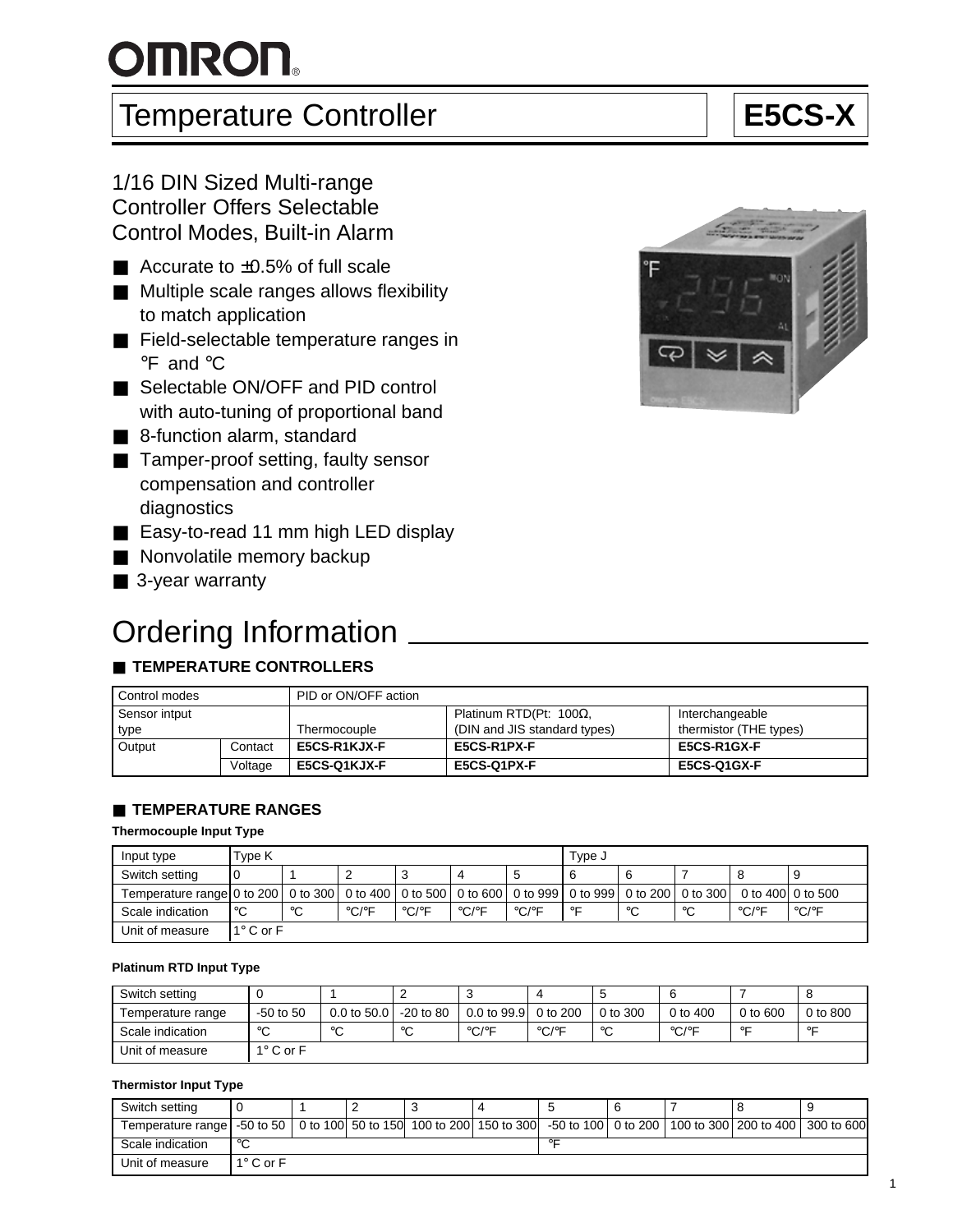#### ■ **ACCESSORIES**

| Description      |                                                                       | ⊃art<br>. number |
|------------------|-----------------------------------------------------------------------|------------------|
| Protective cover | Hard plastic; protects front panel against dust, dirt and water drops | Y92A-48          |

#### ■ **REPLACEMENT PARTS**

| -<br>Description                                                            | Part<br>. number                                                                   |
|-----------------------------------------------------------------------------|------------------------------------------------------------------------------------|
| <br>า uniti<br>Adapter for<br>(supplied)<br>, with each<br>r panel mounting | $V$ <sup><math>\cap</math><math>\cap</math><math>\cap</math></sup><br>∵∢r-30<br>9Z |

## Specifications

| Thermistor<br>Thermocouple<br>Platinum RTD (Pt: $100\Omega$ )<br>Sensor input type<br>DIN or JIS standard<br>Type J (IC) and Type K (CA)<br>(interchangeable type)<br>100 to 240 VAC, 50/60 Hz; operates on 85 to 110% of rated volate<br>Supply voltage<br>Approx. 7 VA<br>Power consumption<br>SPDT relay<br>Control<br>Type<br>Contact<br>Max. load<br>3 A, 250 VAC (resistive load)<br>output<br>Voltage<br>Logic load<br>12 VDC, 20 mA with short-circuit protection<br>0.2% of full scale during ON/OFF control action<br><b>Hysteresis</b><br>Response<br>Output<br>2 seconds for output to change<br>2 seconds for displayed indication to change<br>time<br>Display<br>Mechanical<br>10 million operations minimum with contact output<br>Service<br>life<br>Electrical<br>100,000 operations minimum with contact output<br>SPST-NO relay<br>Alarm output<br><b>Type</b><br>Max. load<br>1 A, 250 VAC (resistive load)<br>Setting<br>Absolute value alarm: Same as control output setting range<br>Others: 0 to full scale<br>range<br>Set value coincides with indicated value, so no relative error exists<br>Setting accuracy<br>Indication accuracy<br>$\pm 0.5\%$ of full scale, $\pm 1$ digit max. |
|--------------------------------------------------------------------------------------------------------------------------------------------------------------------------------------------------------------------------------------------------------------------------------------------------------------------------------------------------------------------------------------------------------------------------------------------------------------------------------------------------------------------------------------------------------------------------------------------------------------------------------------------------------------------------------------------------------------------------------------------------------------------------------------------------------------------------------------------------------------------------------------------------------------------------------------------------------------------------------------------------------------------------------------------------------------------------------------------------------------------------------------------------------------------------------------------------------------------|
|                                                                                                                                                                                                                                                                                                                                                                                                                                                                                                                                                                                                                                                                                                                                                                                                                                                                                                                                                                                                                                                                                                                                                                                                                    |
|                                                                                                                                                                                                                                                                                                                                                                                                                                                                                                                                                                                                                                                                                                                                                                                                                                                                                                                                                                                                                                                                                                                                                                                                                    |
|                                                                                                                                                                                                                                                                                                                                                                                                                                                                                                                                                                                                                                                                                                                                                                                                                                                                                                                                                                                                                                                                                                                                                                                                                    |
|                                                                                                                                                                                                                                                                                                                                                                                                                                                                                                                                                                                                                                                                                                                                                                                                                                                                                                                                                                                                                                                                                                                                                                                                                    |
|                                                                                                                                                                                                                                                                                                                                                                                                                                                                                                                                                                                                                                                                                                                                                                                                                                                                                                                                                                                                                                                                                                                                                                                                                    |
|                                                                                                                                                                                                                                                                                                                                                                                                                                                                                                                                                                                                                                                                                                                                                                                                                                                                                                                                                                                                                                                                                                                                                                                                                    |
|                                                                                                                                                                                                                                                                                                                                                                                                                                                                                                                                                                                                                                                                                                                                                                                                                                                                                                                                                                                                                                                                                                                                                                                                                    |
|                                                                                                                                                                                                                                                                                                                                                                                                                                                                                                                                                                                                                                                                                                                                                                                                                                                                                                                                                                                                                                                                                                                                                                                                                    |
|                                                                                                                                                                                                                                                                                                                                                                                                                                                                                                                                                                                                                                                                                                                                                                                                                                                                                                                                                                                                                                                                                                                                                                                                                    |
|                                                                                                                                                                                                                                                                                                                                                                                                                                                                                                                                                                                                                                                                                                                                                                                                                                                                                                                                                                                                                                                                                                                                                                                                                    |
|                                                                                                                                                                                                                                                                                                                                                                                                                                                                                                                                                                                                                                                                                                                                                                                                                                                                                                                                                                                                                                                                                                                                                                                                                    |
|                                                                                                                                                                                                                                                                                                                                                                                                                                                                                                                                                                                                                                                                                                                                                                                                                                                                                                                                                                                                                                                                                                                                                                                                                    |
|                                                                                                                                                                                                                                                                                                                                                                                                                                                                                                                                                                                                                                                                                                                                                                                                                                                                                                                                                                                                                                                                                                                                                                                                                    |
|                                                                                                                                                                                                                                                                                                                                                                                                                                                                                                                                                                                                                                                                                                                                                                                                                                                                                                                                                                                                                                                                                                                                                                                                                    |
|                                                                                                                                                                                                                                                                                                                                                                                                                                                                                                                                                                                                                                                                                                                                                                                                                                                                                                                                                                                                                                                                                                                                                                                                                    |
|                                                                                                                                                                                                                                                                                                                                                                                                                                                                                                                                                                                                                                                                                                                                                                                                                                                                                                                                                                                                                                                                                                                                                                                                                    |
|                                                                                                                                                                                                                                                                                                                                                                                                                                                                                                                                                                                                                                                                                                                                                                                                                                                                                                                                                                                                                                                                                                                                                                                                                    |
|                                                                                                                                                                                                                                                                                                                                                                                                                                                                                                                                                                                                                                                                                                                                                                                                                                                                                                                                                                                                                                                                                                                                                                                                                    |
| Display Range<br>-999 to 999 (Limited to input type)                                                                                                                                                                                                                                                                                                                                                                                                                                                                                                                                                                                                                                                                                                                                                                                                                                                                                                                                                                                                                                                                                                                                                               |
| Control<br>ON/OFF and PID with automatic tuning of proportional band, switch selectable<br><b>Type</b>                                                                                                                                                                                                                                                                                                                                                                                                                                                                                                                                                                                                                                                                                                                                                                                                                                                                                                                                                                                                                                                                                                             |
| 3 to 20% (in PID mode) automatically adjusted according to the rise time of the<br>modes<br>Proportional band                                                                                                                                                                                                                                                                                                                                                                                                                                                                                                                                                                                                                                                                                                                                                                                                                                                                                                                                                                                                                                                                                                      |
| controlled system                                                                                                                                                                                                                                                                                                                                                                                                                                                                                                                                                                                                                                                                                                                                                                                                                                                                                                                                                                                                                                                                                                                                                                                                  |
| Reset time<br>4 minutes (in PID mode)                                                                                                                                                                                                                                                                                                                                                                                                                                                                                                                                                                                                                                                                                                                                                                                                                                                                                                                                                                                                                                                                                                                                                                              |
| Rate time<br>0.4 minutes (in PID mode)                                                                                                                                                                                                                                                                                                                                                                                                                                                                                                                                                                                                                                                                                                                                                                                                                                                                                                                                                                                                                                                                                                                                                                             |
| Proportional period<br>2 or 20 seconds, switch selectable                                                                                                                                                                                                                                                                                                                                                                                                                                                                                                                                                                                                                                                                                                                                                                                                                                                                                                                                                                                                                                                                                                                                                          |
| Sampling period<br>500 ms                                                                                                                                                                                                                                                                                                                                                                                                                                                                                                                                                                                                                                                                                                                                                                                                                                                                                                                                                                                                                                                                                                                                                                                          |
| <b>Materials</b><br>Plastic case                                                                                                                                                                                                                                                                                                                                                                                                                                                                                                                                                                                                                                                                                                                                                                                                                                                                                                                                                                                                                                                                                                                                                                                   |
| Fits 1/16 DIN panel cutout; includes panle mounting adapter<br>Mounting                                                                                                                                                                                                                                                                                                                                                                                                                                                                                                                                                                                                                                                                                                                                                                                                                                                                                                                                                                                                                                                                                                                                            |
| Screw terminals<br>Connections                                                                                                                                                                                                                                                                                                                                                                                                                                                                                                                                                                                                                                                                                                                                                                                                                                                                                                                                                                                                                                                                                                                                                                                     |
| 170 g (6 oz.) without mounting adapter<br>Weight                                                                                                                                                                                                                                                                                                                                                                                                                                                                                                                                                                                                                                                                                                                                                                                                                                                                                                                                                                                                                                                                                                                                                                   |
| IP50, NEMA 4 with optional cover Y92A-48N<br>Enclosure<br>Front panel                                                                                                                                                                                                                                                                                                                                                                                                                                                                                                                                                                                                                                                                                                                                                                                                                                                                                                                                                                                                                                                                                                                                              |
| IP30<br>ratings<br>Rear panel                                                                                                                                                                                                                                                                                                                                                                                                                                                                                                                                                                                                                                                                                                                                                                                                                                                                                                                                                                                                                                                                                                                                                                                      |
| IP <sub>00</sub><br>Terminals                                                                                                                                                                                                                                                                                                                                                                                                                                                                                                                                                                                                                                                                                                                                                                                                                                                                                                                                                                                                                                                                                                                                                                                      |
| UL<br>Recognized, File Number E68481<br>Approvals                                                                                                                                                                                                                                                                                                                                                                                                                                                                                                                                                                                                                                                                                                                                                                                                                                                                                                                                                                                                                                                                                                                                                                  |
| <b>CSA</b><br>Certified, File Number LR59623                                                                                                                                                                                                                                                                                                                                                                                                                                                                                                                                                                                                                                                                                                                                                                                                                                                                                                                                                                                                                                                                                                                                                                       |
| Ambient<br>-10° to 55°C (14° to 131°F)<br>Operating                                                                                                                                                                                                                                                                                                                                                                                                                                                                                                                                                                                                                                                                                                                                                                                                                                                                                                                                                                                                                                                                                                                                                                |
| -25° to 65°C (-13° to 149 °F)<br>Storage<br>temperature                                                                                                                                                                                                                                                                                                                                                                                                                                                                                                                                                                                                                                                                                                                                                                                                                                                                                                                                                                                                                                                                                                                                                            |
| Humidity<br>35 to 85% RH                                                                                                                                                                                                                                                                                                                                                                                                                                                                                                                                                                                                                                                                                                                                                                                                                                                                                                                                                                                                                                                                                                                                                                                           |
| 20 MΩ minimum at 500 VDC<br>Insulation resistance                                                                                                                                                                                                                                                                                                                                                                                                                                                                                                                                                                                                                                                                                                                                                                                                                                                                                                                                                                                                                                                                                                                                                                  |
| Dielectric strength<br>2,000 VAC, 50/60 Hz for 1 minute between current-carrying terminals of different polarity                                                                                                                                                                                                                                                                                                                                                                                                                                                                                                                                                                                                                                                                                                                                                                                                                                                                                                                                                                                                                                                                                                   |
| 10 to 55 Hz, 0.75 mm (0.03 in) double amplitude in X, Y, and Z directions for 2 hours each<br>Vibration<br>Mechanical durability                                                                                                                                                                                                                                                                                                                                                                                                                                                                                                                                                                                                                                                                                                                                                                                                                                                                                                                                                                                                                                                                                   |
| Malfunction durability<br>2 to 55 Hz, 2 G in X, Y, and Z directions for 10 minutes each                                                                                                                                                                                                                                                                                                                                                                                                                                                                                                                                                                                                                                                                                                                                                                                                                                                                                                                                                                                                                                                                                                                            |
| Shock<br>Mechanical durability<br>30 m/s <sup>2</sup> , in 6 directions, 3 times each                                                                                                                                                                                                                                                                                                                                                                                                                                                                                                                                                                                                                                                                                                                                                                                                                                                                                                                                                                                                                                                                                                                              |
| Malfunction durability<br>100 m/s <sup>2</sup> , in 6 directions, 3 times each                                                                                                                                                                                                                                                                                                                                                                                                                                                                                                                                                                                                                                                                                                                                                                                                                                                                                                                                                                                                                                                                                                                                     |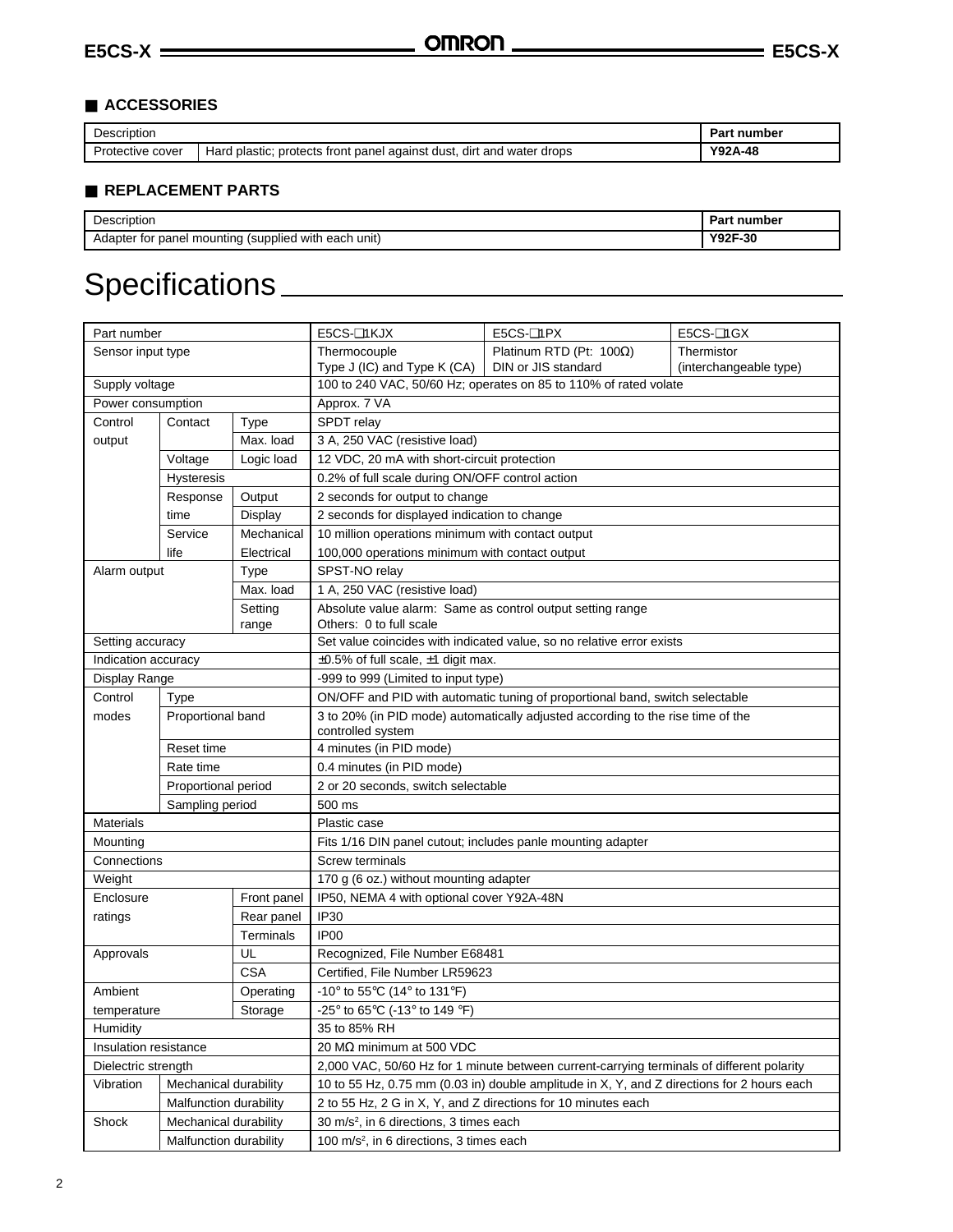**Side-by-side Mounting of Several Temperature Controllers**

### Dimensions

Unit: mm (inch)







#### **Panel Cutout**

#### $+0.6$ <br> $-0.$ )۔ 45<br>(1.77) +0.6<br><u>-</u>0 )۔ 45<br>(1.77) t Max. 60 (2.36)



| Controllers | $\sqrt{2}$ |          |        |               |            |
|-------------|------------|----------|--------|---------------|------------|
|             | ອວ.ວ<br>-  | ن. ۱ + ۱ | າ ດລາວ | ں. ان ے<br>-- | د.ں20<br>- |

L=(48 x block  $-2.5$ ) $^{+1}_{-0}$ for tight side-by-side mounting

Note: 1. Recommended panel thickness is 1 to 8 mm (0.04 to 0.31 in).

2. Because mounting brackets are attached to the top and bottom of a temperature controller, tight sideby-side mounting is possible.

### Nomenclature



| Key            | Description                                                                                                                                | Key | Description                                                                                                                                                                                                                                                                                             |
|----------------|--------------------------------------------------------------------------------------------------------------------------------------------|-----|---------------------------------------------------------------------------------------------------------------------------------------------------------------------------------------------------------------------------------------------------------------------------------------------------------|
|                | Main display sequentially displays the present<br>temperature, set temperature, and an alarm value<br>each time the return key is pressed. |     | The hidden write protection key provides protection<br>against unauthorized to set temperatures and is<br>used in conjunction with the internal "protection"                                                                                                                                            |
| $\overline{2}$ | Control output indicator lights when the output is ON.                                                                                     |     | switch. If the internal protection switch is set to ON,                                                                                                                                                                                                                                                 |
| 3              | Alarm indicator lights when the alarm output is ON.                                                                                        |     | then to obtain Up and Down operation, the hidden<br>key must be pressed simultaneously with the Up and                                                                                                                                                                                                  |
| 4              | Up key increases the set temperature or alarm value<br>when pressed. Increases the value quickly when<br>held down.                        |     | Down keys. If the internal protection switch is set to<br>OFF, changes can be made simply by pressing the<br>Up and Down keys.                                                                                                                                                                          |
| 5              | Down key decreases the set temperature or alarm                                                                                            | 8   | Display data identifier lights SP when the set                                                                                                                                                                                                                                                          |
|                | value when pressed. Decreases the value quickly<br>when held down.                                                                         |     | temperature is displayed on the main display and AL<br>when an alarm value is displayed.                                                                                                                                                                                                                |
| 6              | Return key changes the value displayed on the main<br>display each time pressed.                                                           | 9   | Red deviation indicators light an up arrow when the<br>present temperature is higher than the set tempera-<br>ture and light a down arrow when the present value<br>is lower than the set temperature. The green block<br>indicates the temperature deviation is within $\pm 1\%$ of<br>the full scale. |